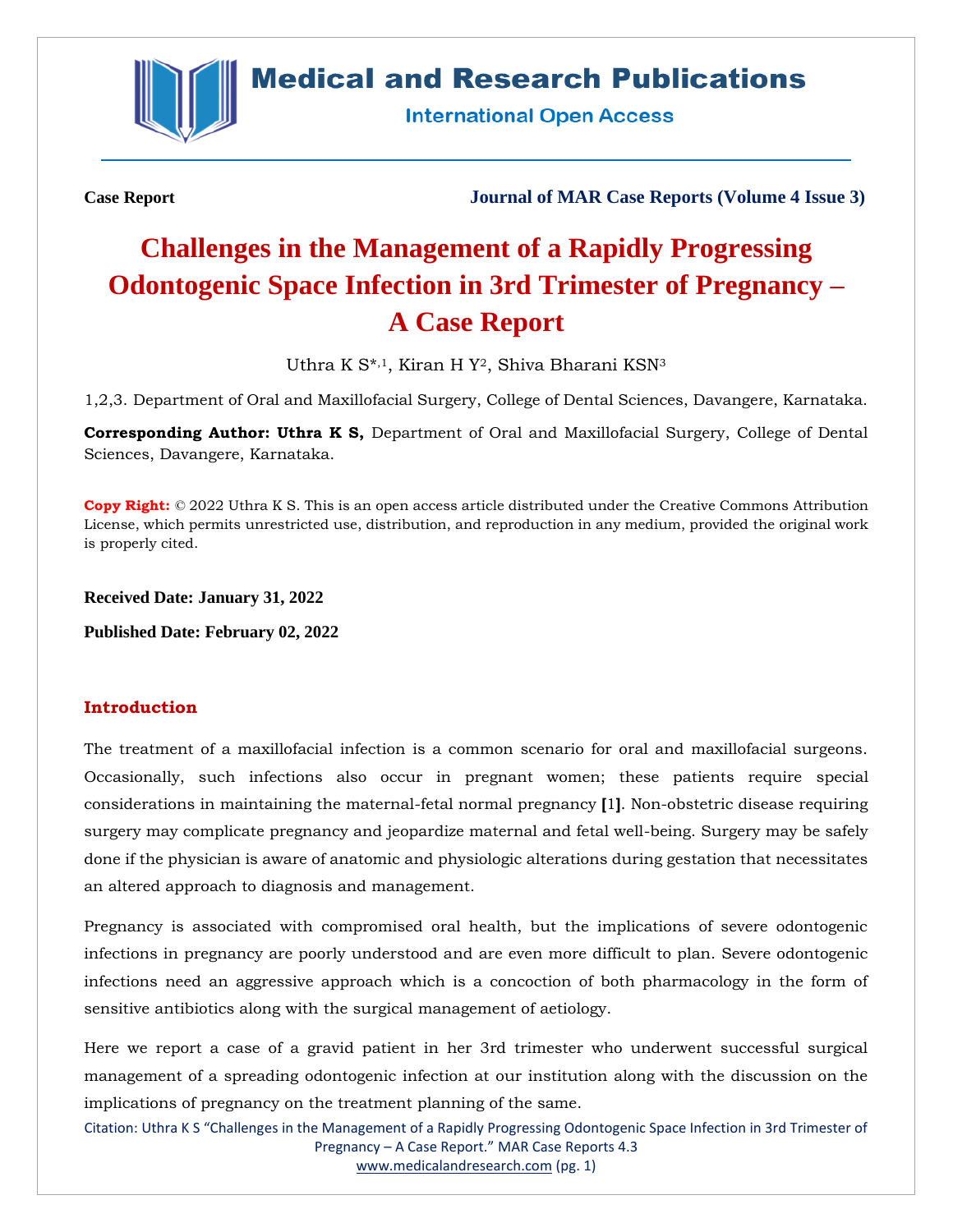#### **Case report**

A 23-year-old female who was 28 weeks pregnant presented to our unit in the Department of maxillofacial surgery OPD with the complaint of pain in the right lower back region of the jaw for one day. The patient gave a history of pain and food lodgement initially 7 months back in the same region for which she visited the local Government hospital general practitioner who advised warm saline gargles and pain killers. The pain then was intermittent, throbbing in nature and was relieved with the pain killers with no aggravating factors. One month back patient visited a local dentist due to severe pain after a fracture of the tooth while eating food and was advised oral analgesics and treatment only after the patient conceives. The pain now had become continuous and sharpshooting that was relieved intermittently with the oral painkillers.

With no improvement in the condition, the patient reported to our OPD subsequently with the same complaint but increased severity, with referring pain to her right ear and temple region of forehead, dysphagia, reduced mouth opening and 2 spikes of fever **[Fig.1]**.



Figure 1

On examination, extra orally patient had no apparent asymmetry. On intraoral examination, Maximal Inter incisal opening was approximately 8 mm, partially erupted right lower third molar with erythematous gingiva and diffuse swelling in the Right RMT region and buccal vestibule causing obliteration of the sulcus w.r.t first, second & third molar region along with tenderness on percussion. The complete assessment was not possible then due to reduced mouth opening.

Citation: Uthra K S "Challenges in the Management of a Rapidly Progressing Odontogenic Space Infection in 3rd Trimester of Pregnancy – A Case Report" MAR Case Reports 4.3 [www.medicalandresearch.com](http://www.medicalandresearch.com/) (pg. 2)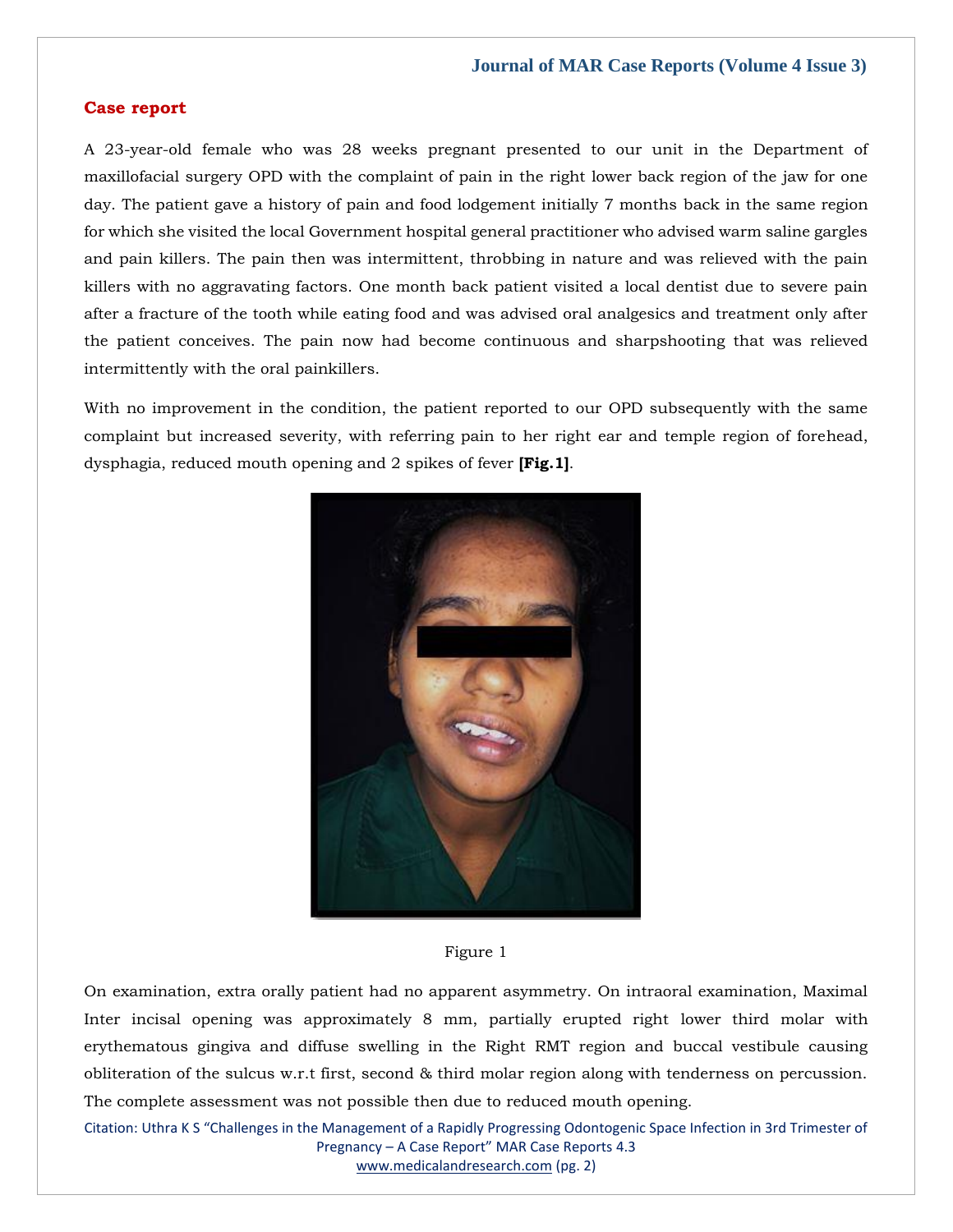



The Orthopantomogram (OPG) **[Fig.2]** of her jaw was done and showed deep occlusal radiolucency in the mesioangular impacted right lower wisdom tooth indicating decay and diffuse radiolucency of approximately 0.5cm-1cm peri-apically suggestive of periapical abscess w.r.t the same tooth. The patient was advised oral antibiotics (Tab. Amoxicillin + Clavulanic acid 625mg, Tab. Metronidazole 400mg, Tab. Paracetamol 500mg) and symptomatic treatment as the patient was advised admission but was not willing for the same at first but reported 10 days later with worsened symptoms and reduced appetite secondary to reduced mouth opening with fever. The patient was admitted under our unit at the same hospital and was started with IV Ceftriaxone 1gm BID and IV Ornidazole 500mg BID, Tab. Nifedipine 10mg as per the advice of the Obstetrics and Gynaecology team for pre-eclampsia. On admission, the patient's vitals were stable and the patient was febrile.

The patient was diagnosed as right Pterygomandibular space infection progressing to deep neck space infections secondary to odontogenic infection associated with impending airway compromise.

The patient was posted for emergency intervention and was intubated using awake fibreoptic intubation followed by incision and drainage of Pterygomandibular and Peritonsillar space abscesses, surgical removal of 48 and placement of flat, corrugated rubber drain under General Anaesthesia **[Fig.3]**.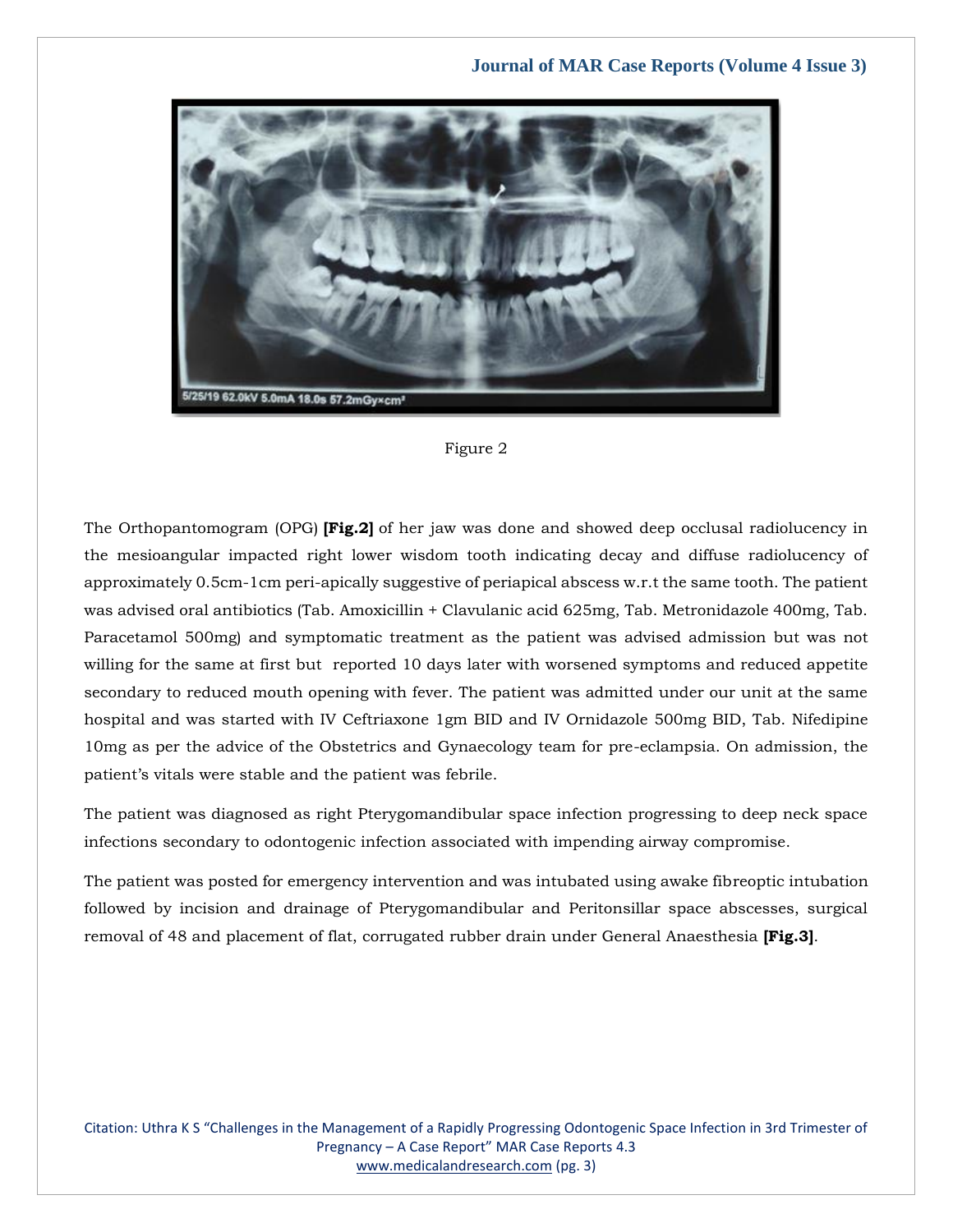



She remained on IV antibiotics for a 5-day course and maintenance of oral hygiene. The drain was removed after 2 days postoperatively. The patient was discharged after 5 days of hospital admission once all the complaints had resolved and were disease-free from our end **[Fig.4]**.





Figure 4

The patient was reviewed by the Obstetrics and Gynaecology team throughout her admission and surgical intervention, and there was no measured insult to the foetus.

Citation: Uthra K S "Challenges in the Management of a Rapidly Progressing Odontogenic Space Infection in 3rd Trimester of Pregnancy – A Case Report" MAR Case Reports 4.3 [www.medicalandresearch.com](http://www.medicalandresearch.com/) (pg. 4)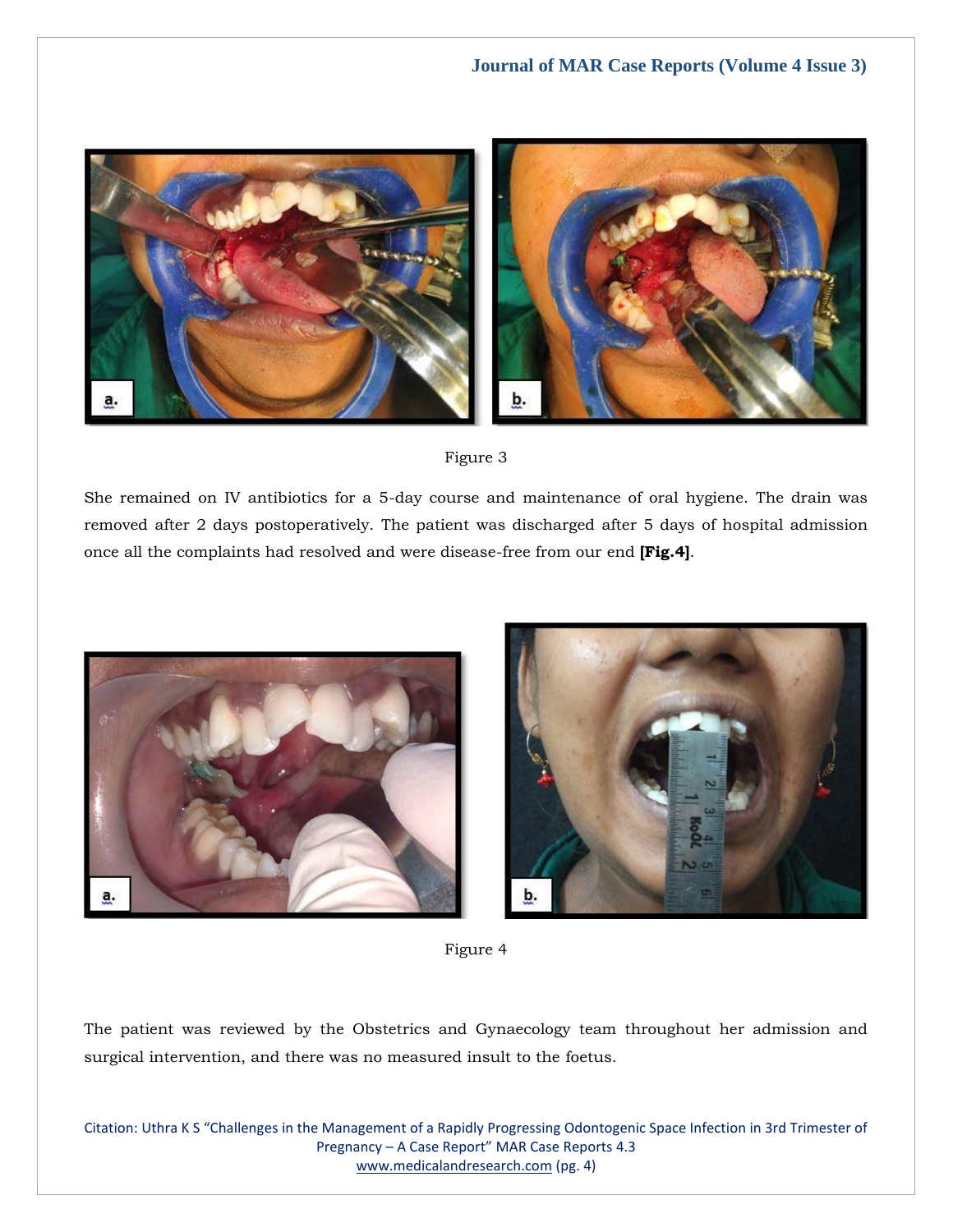#### **Discussion**

Owing to the multiple system changes during pregnancy including potential risks of some medications and imaging modalities, health practitioners may be reluctant to treat orofacial infections aggressively in pregnancy. Severe infections during pregnancy can be life-threatening for both the mother and the foetus **[**6**]**. The risk of morbidity to the mother and foetus with progressing odontogenic infection, therefore, needs to be weighed up against the potential risks associated with dental or surgical treatment **[**3**]**.

In this case, the challenge was the decision to surgically treat the case due to rapidly progressing disease, bearing in mind the morbid complications that may occur intraoperative and postoperative. It was important to do the risk-benefit analysis for both the foetus and the mother. It was hence decided that the risk of harm for the mother-foetus was far severe due to the spread of infection compared to the stress of surgical management, which with the given scenario was imperative. A delay in the diagnosis and treatment planning may have fatally affected the mother-foetus integrity. Hence the diagnosis, planning & execution of the same revolves not just around treating the infection but also ensuring complete maternal-foetal well-being with minimal complications including proper counselling to the patient and attendees.

#### **Conclusion**

The case report demonstrates the extent of a simple odontogenic infection, the extent of which can be curbed if treated at the earliest and with the proper course of management with the importance of dental treatment in pregnancy. Every mother should be closely examined by her dentist before and during pregnancy to avoid any deleterious complications for herself and the foetus.

Although the treatment of the same in a hemodynamically stable patient would have been far simple, it was the physiologic status of the patient that proved to be the point of hesitation, which is the basis of the case report. It is aimed to encourage not only Dental surgeons but also Obstetricians and Gynaecologists to make sure timely evaluations are done for the mother along with educating the family regarding the importance of the same.

**Keywords**: Odontogenic infection, pregnancy, wisdom tooth removal.

#### **References**

1.Lawrenz DR, Whitley BD, Helfrick JF. Considerations in the management of maxillofacial infections in the pregnant patient. J Oral Maxillofac Surg. 1996; https://doi.org/10.1016/S0278-2391(96)90125-1

Citation: Uthra K S "Challenges in the Management of a Rapidly Progressing Odontogenic Space Infection in 3rd Trimester of Pregnancy – A Case Report" MAR Case Reports 4.3 [www.medicalandresearch.com](http://www.medicalandresearch.com/) (pg. 5)